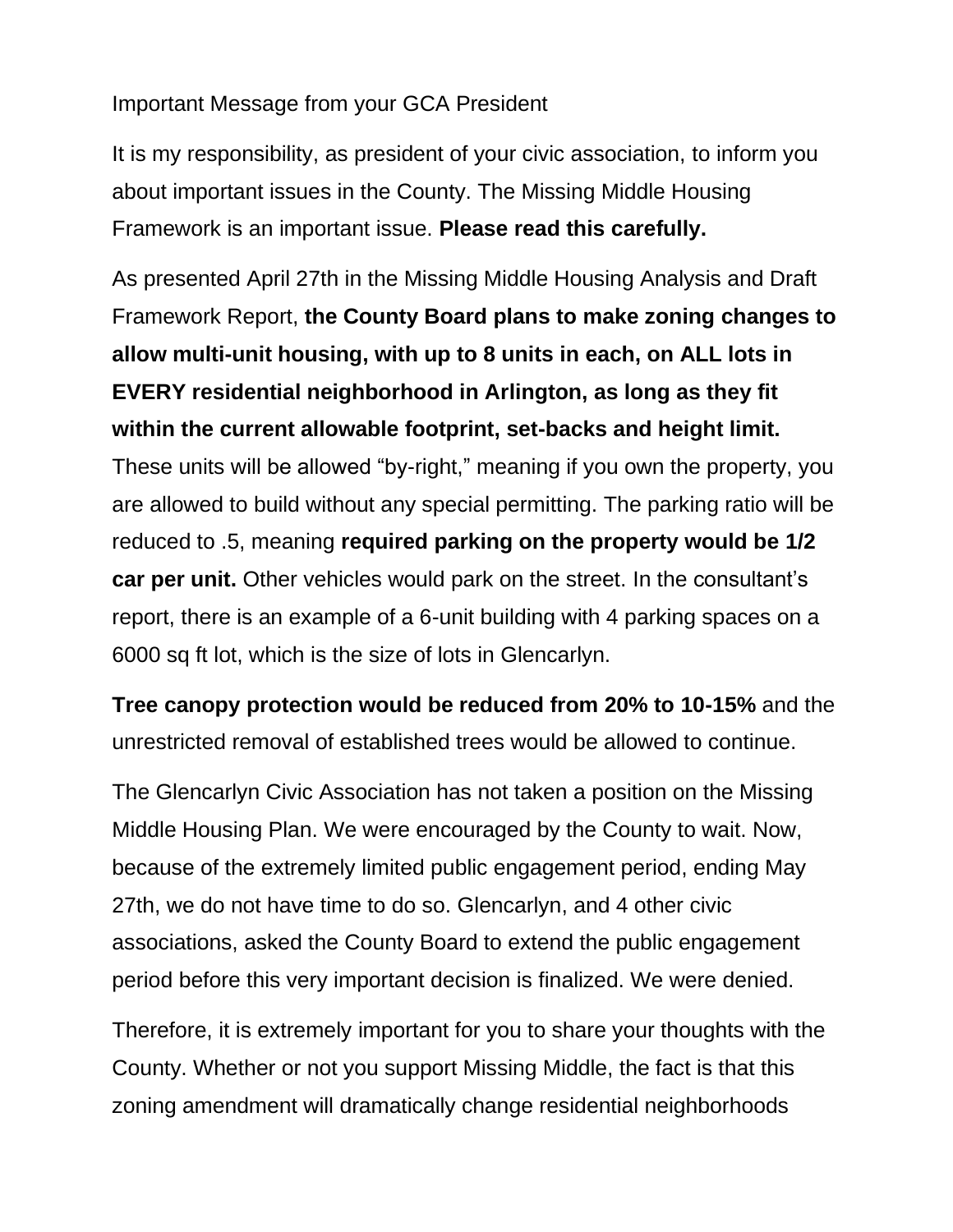forever. Once this zoning change is made, it can never be reversed. At a minimum, please ask for more time for public engagement

We have asked questions about Missing Middle since the study began two years ago. How will this impact school crowding? What about parking, traffic and stormwater management? We were urged to wait until the Phase Two Report came out, so they could identify neighborhoods where these multi-unit housing options would be allowed. We were also told that these zoning changes would be in areas on or near main traffic corridors, where public transportation was available.

We now learn that the County plans to allow multi-unit housing, up to 8 units each, on ALL lots in EVERY residential neighborhood in Arlington, with the exception of Green Valley, Arlington Mill and Penrose. **And they plan to do this soon, with a County Board workshop in July and amendments to the zoning code in the fall.**

Many civic associations believe that such an enormous change to residential neighborhoods requires a longer and more thorough public engagement period.

Why make such a drastic change all at once? Why not try this type of housing development in specific areas of Arlington, near the traffic corridors, as originally proposed?

The consultant's report states there will be NO impact to school population. Their expectation that no more than 20 or so lots per year will be redeveloped county-wide seems questionable. It is based on the number of tear-downs and rebuilds in Arlington over the last 5 years. Here in Glencarlyn alone we have observed quite a few teardowns and rebuilds over the last 5 years. The zoning change will make it much easier for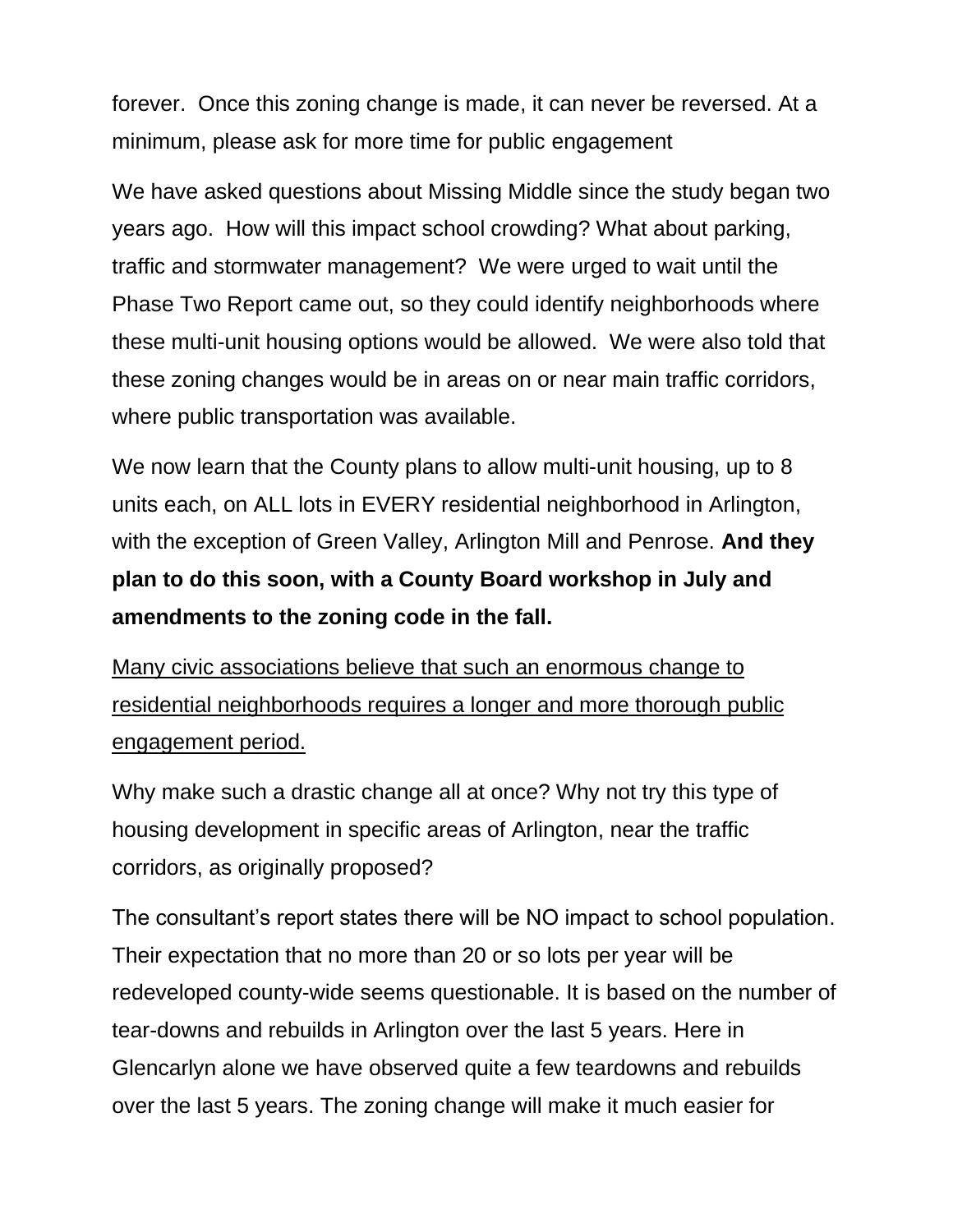developers to tear down and rebuild. The numbers used to make feasibility and desirability comparisons between single-family and multi-family housing construction also raises questions. For example, they base the selling price of a single-family home in a neighborhood like Glencarlyn at \$2.2 mil. The County really has no idea how many units will be built. Nor do they know the selling prices.

What is clear - changing the zoning code will make redevelopment of residential properties much easier and much more lucrative for developers.

Missing Middle housing does **nothing to alleviate the skyrocketing housing prices.** County figures indicate that duplexes and triplexes, the most likely type of housing to be built in Glencarlyn and South Arlington, would cost approximately \$1.2 million/unit. Townhomes even more. Developers will benefit, not the homebuyers. There is no expectation other than housing prices will continue to rise for all housing types.

Why the rush to enact these zoning changes? Why the limited time period for public engagement? How does this remedy historical exclusionary practices, with no expectation of reasonably priced housing? How can there be the expectation of only modest changes to communities, impacting schools and infrastructure? How would this population and housing growth be geographically dispersed? These are just a few of the many questions **the County has failed to answer**.

Please take the time to reach out to the County Board. Let them know how you feel about the proposed zoning changes. Read the reports. Ask the tough questions. Ask for time to get answers. These proposed actions will certainly change Arlington County forever. Who is benefiting?